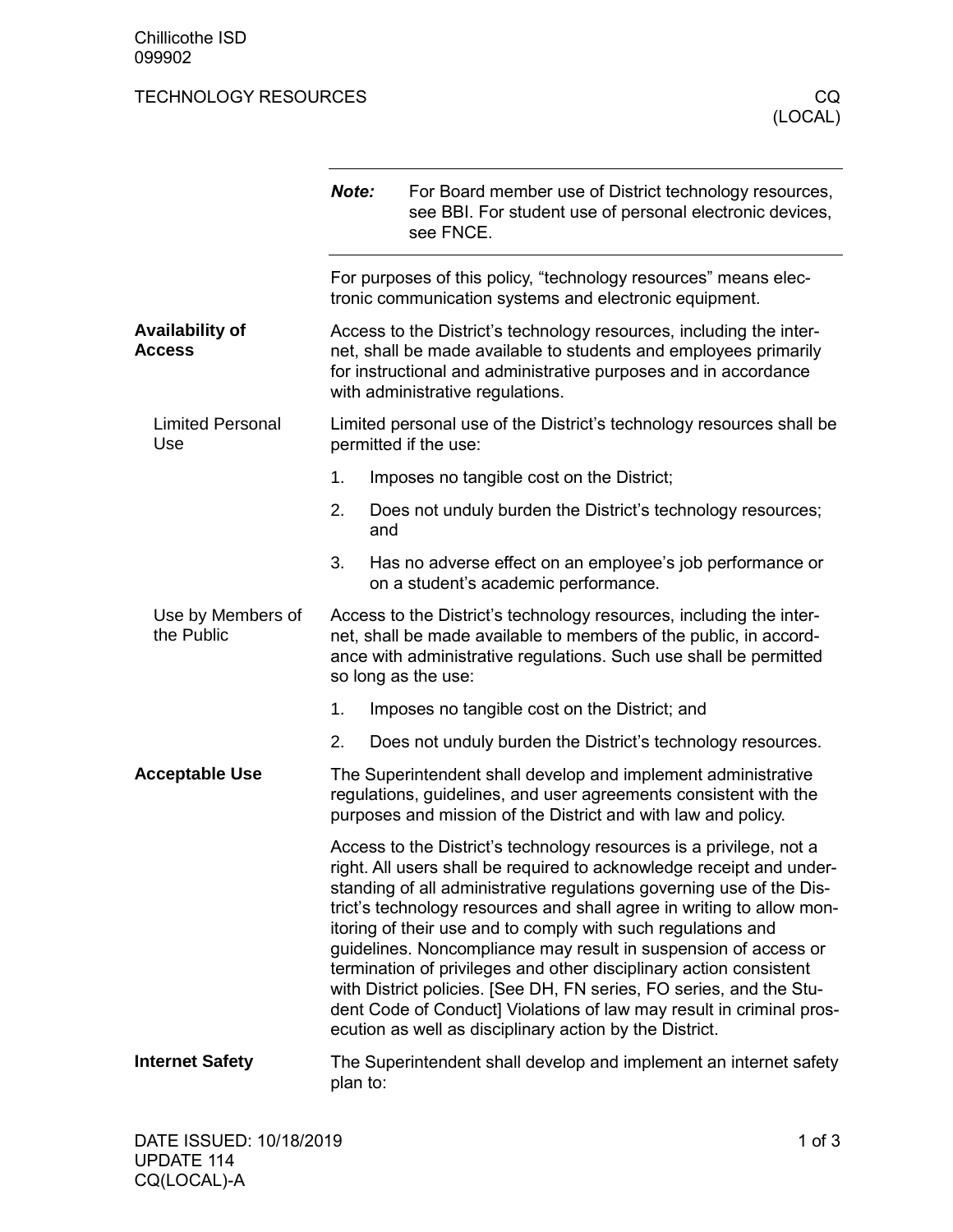## TECHNOLOGY RESOURCES CO.

|                                                  | 1.                                                                                                                                                                                                                                                                                                                                                                           | Control students' access to inappropriate materials, as well as<br>to materials that are harmful to minors;                                                                                                                                                                                                                                                                                                                                      |  |
|--------------------------------------------------|------------------------------------------------------------------------------------------------------------------------------------------------------------------------------------------------------------------------------------------------------------------------------------------------------------------------------------------------------------------------------|--------------------------------------------------------------------------------------------------------------------------------------------------------------------------------------------------------------------------------------------------------------------------------------------------------------------------------------------------------------------------------------------------------------------------------------------------|--|
|                                                  | 2.                                                                                                                                                                                                                                                                                                                                                                           | Ensure student safety and security when using electronic<br>communications;                                                                                                                                                                                                                                                                                                                                                                      |  |
|                                                  | 3.                                                                                                                                                                                                                                                                                                                                                                           | Prevent unauthorized access, including hacking and other un-<br>lawful activities;                                                                                                                                                                                                                                                                                                                                                               |  |
|                                                  | 4.                                                                                                                                                                                                                                                                                                                                                                           | Restrict unauthorized disclosure, use, and dissemination of<br>personally identifiable information regarding students; and                                                                                                                                                                                                                                                                                                                       |  |
|                                                  | 5.                                                                                                                                                                                                                                                                                                                                                                           | Educate students about cyberbullying awareness and re-<br>sponse and about appropriate online behavior, including inter-<br>acting with other individuals on social networking websites<br>and in chat rooms.                                                                                                                                                                                                                                    |  |
| Filtering                                        | Each District computer with internet access and the District's net-<br>work systems shall have filtering devices or software that blocks<br>access to visual depictions that are obscene, pornographic, inap-<br>propriate for students, or harmful to minors, as defined by the fed-<br>eral Children's Internet Protection Act and as determined by the<br>Superintendent. |                                                                                                                                                                                                                                                                                                                                                                                                                                                  |  |
|                                                  | The Superintendent shall enforce the use of such filtering devices.<br>Upon approval from the Superintendent, an administrator, supervi-<br>sor, or other authorized person may disable the filtering device for<br>bona fide research or other lawful purpose.                                                                                                              |                                                                                                                                                                                                                                                                                                                                                                                                                                                  |  |
| <b>Monitored Use</b>                             | Electronic mail transmissions and other use of the District's tech-<br>nology resources by students, employees, and members of the<br>public shall not be considered private. Designated District staff<br>shall be authorized to monitor the District's technology resources at<br>any time to ensure appropriate use.                                                      |                                                                                                                                                                                                                                                                                                                                                                                                                                                  |  |
| <b>Disclaimer of</b><br>Liability                |                                                                                                                                                                                                                                                                                                                                                                              | The District shall not be liable for users' inappropriate use of the<br>District's technology resources, violations of copyright restrictions<br>or other laws, users' mistakes or negligence, and costs incurred by<br>users. The District shall not be responsible for ensuring the availa-<br>bility of the District's technology resources or the accuracy, age ap-<br>propriateness, or usability of any information found on the internet. |  |
| <b>Record Retention</b>                          |                                                                                                                                                                                                                                                                                                                                                                              | A District employee shall retain electronic records, whether created<br>or maintained using the District's technology resources or using<br>personal technology resources, in accordance with the District's<br>record management program. [See CPC]                                                                                                                                                                                             |  |
| <b>Electronically Signed</b><br><b>Documents</b> | At the District's discretion, the District may make certain transac-<br>tions available online, including student admissions documents,                                                                                                                                                                                                                                      |                                                                                                                                                                                                                                                                                                                                                                                                                                                  |  |